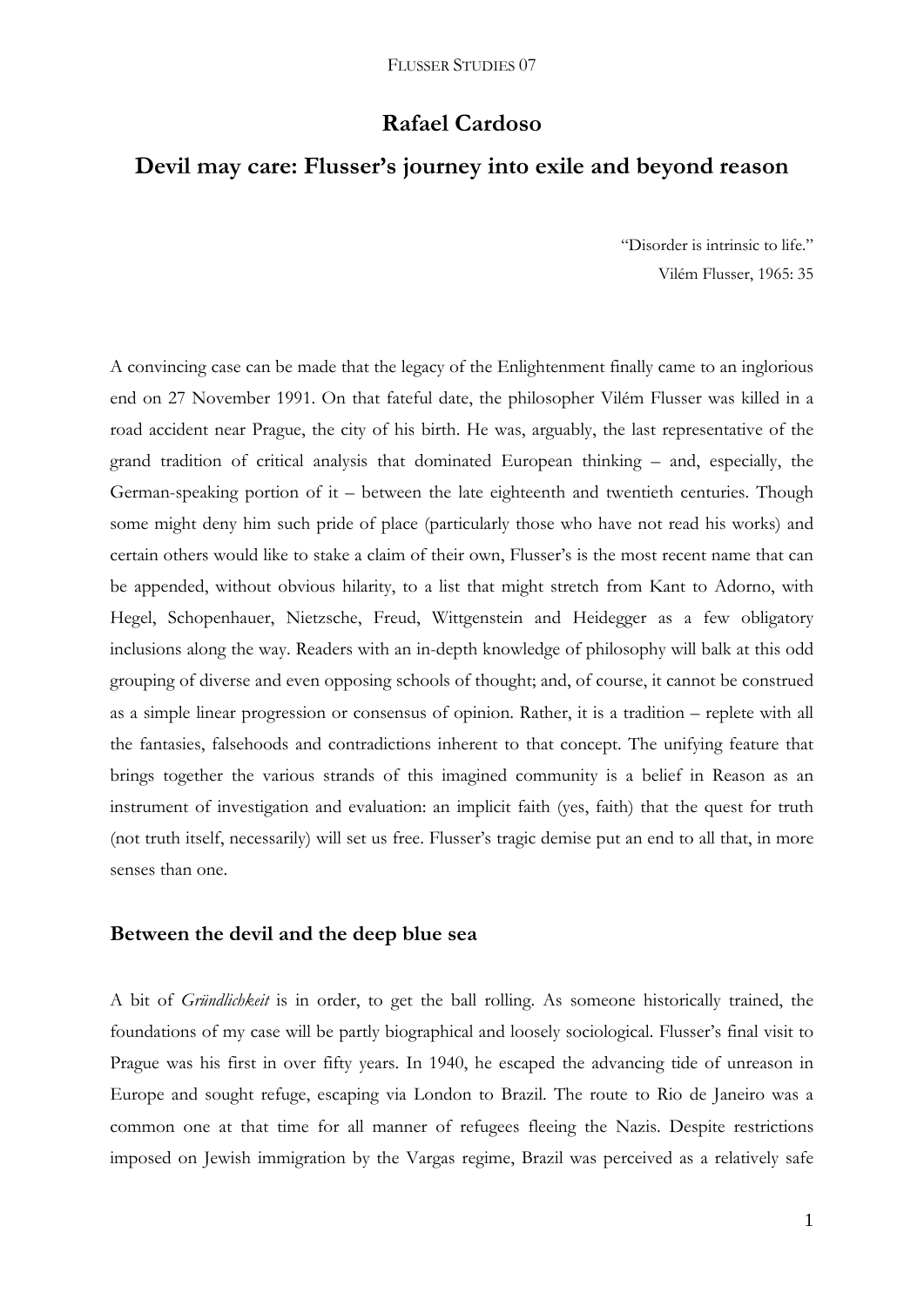haven, even for Jews.<sup>1</sup> Flusser was following the same road traveled by more famous immigrants like the writers Georges Bernanos (arrived 1938, left 1945) and Stefan Zweig (arrived 1941, died in Brazil 1942), among many others.<sup>2</sup> He was to remain in the country for thirty-odd years, assimilating a substantial degree of Brazilian culture, taking active part in local affairs and publishing important works in the Portuguese language.

As an escape route from war-torn Europe, Brazil was often regarded as a merely satisfactory alternative for those who could not gain entry to the United States. However, it was much more than second-best in the minds of some European intellectuals, particularly those with an aversion to brash American-style capitalism. The iconic text is probably Stefan Zweig's *Brazil, Land of the Future*, published in Brazil in 1941 and swiftly finding its way into six languages (English, French, German, Portuguese, Spanish and Swedish). At the time, Zweig was one of the world's bestselling authors; and the book came about as the result of his travels in Brazil, initially for a brief visit in 1936 and subsequently for a longer sojourn in 1940. It is essentially a compendium of the author's impressions of the country, composed in splendid narrative prose and combined with a substantial preliminary account of its history, economy and civilization [*sic*]. The book's central thesis is that Brazilian society's relative success in promoting the harmonious integration of different nationalities and ethnic groups should be viewed as a way forward for all humanity. Against a contemporary backdrop of nationalist propaganda, racial hatred and political persecution in Europe, the author depicts Brazil as an example of tolerance and humanitarian values. In castigating the decline of European ideals of civilization and culture, he concomitantly rejects the accumulation of wealth and comfort as a model of human progress. For Zweig, the USA was a society based on greed and ambition. Its love of competition and power would lead eventually to ethnic divisions no different from Europe, as well as a less than subtle tendency towards expansionism and war-mongering.<sup>3</sup>

Published soon after Flusser's arrival, *Land of the Future* was a very influential text, widely read and discussed in Brazil. Although Zweig's reputation was dented locally by the book's perceived value as propaganda for the dictatorial Vargas regime, its effect on national self-esteem, as well as international opinion, should not be underestimated. At the height of the Second World War – the military outcome of which was far from a foregone conclusion – the main argument was certainly cogent enough, particularly for foreign readers unaware of the book's inevitable flaws

<sup>&</sup>lt;sup>1</sup> For more on the politics of immigration to Brazil at the time and, particularly, the plight of Jewish refugees, see Fábio Koifman, *Quixote nas trevas: O embaixador Souza Dantas e os refugiados do nazismo* (Rio de Janeiro: Record, 2002), pp. 103-168.

<sup>2</sup> See Izabela M. Furtado Kestler, *Exílio e literatura: Escritores de fala alemã durante a época do nazismo* (São Paulo: Edusp, 2003); and Izabela M. Furtado Kestler, *Die Exilliteratur und das Exil der deutschsprachigen Schriftsteller und Publizisten in* 

<sup>&</sup>lt;sup>3</sup> Stefan Zweig, *Brasil, País do futuro* (Rio de Janeiro: Guanabara, 1941), pp. 15-21.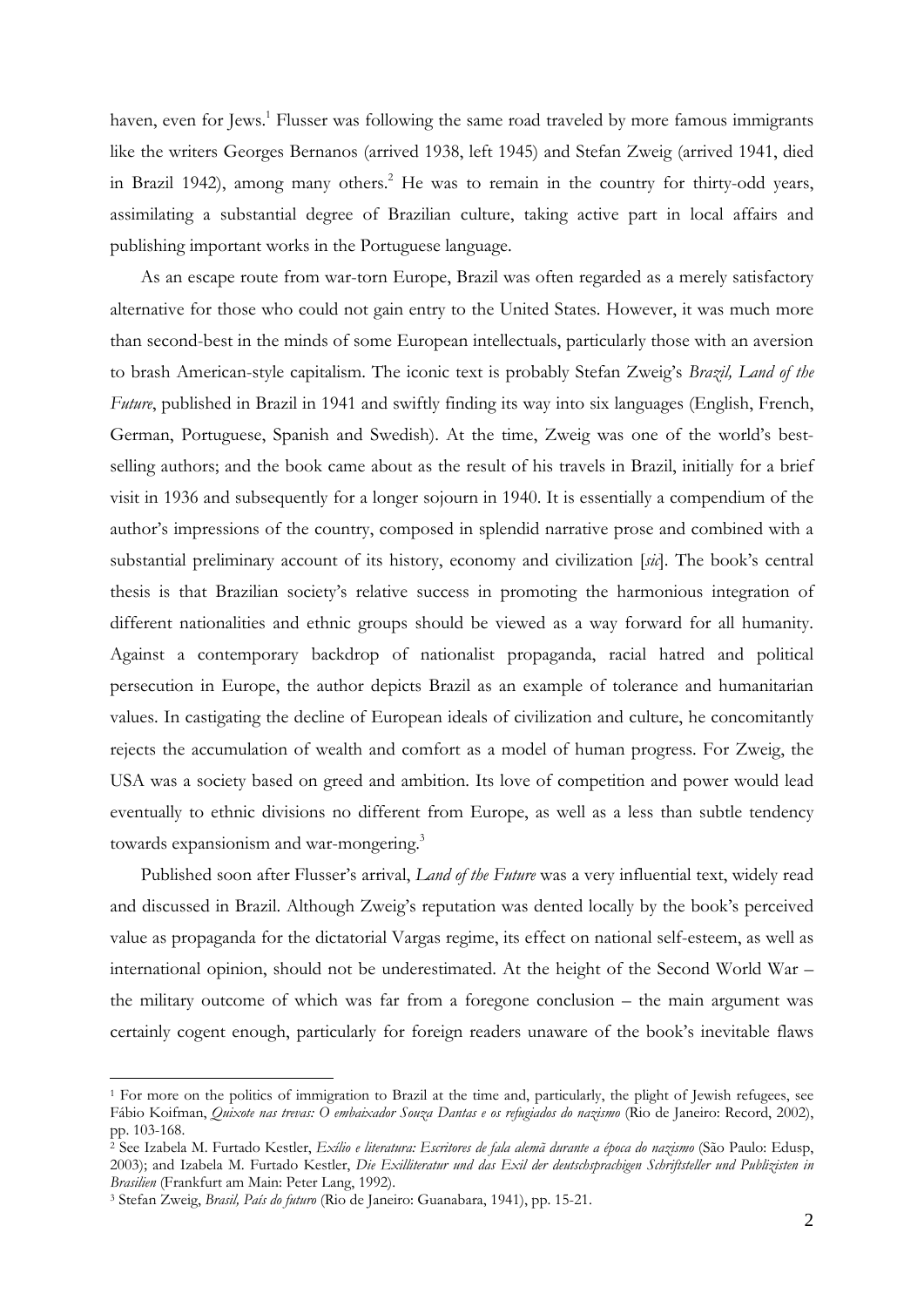and shortcomings as a study of Brazilian society. Whether he read it or not, someone in Flusser's position must have been tempted by the idea of having exchanged a decaying civilization for the 'land of the future'. After all, refugees need hope as something to cling to, if nothing else.

The young Flusser's early years in Brazil were spent mainly in the requisite pursuit of subsistence. He worked at jobs quite detached from intellectual endeavour, gaining first-hand knowledge of commercial and manufacturing concerns. Only after 1960, at the age of 40, did he begin to approach the Brazilian academic community, via his collaboration with the *Instituto Brasileiro de Filosofia* (IBF), an institute for philosophical study and teaching founded and run by Miguel Reale, professor of law and philosophy with close ties to the political right. From 1962 onwards, Flusser became a full member of the IBF and a regular contributor to its journal, *Revista Brasileira de Filosofia*. Starting in 1961, he also began contributing to the literary supplement of *O Estado de S. Paulo*, the most staid daily newspaper in São Paulo. Meanwhile, he continued to pursue his own writings independently, developing the framework of thought that would soon find expression in his first books: *Língua e realidade* (1963) and *A história do diabo* (1965), both published originally in Portuguese.4

The period during which Flusser successfully made the transition into the Brazilian academic community was far from typical in the country's history. Between the mid-1950s and early 1960s, a series of upheavals and cultural changes altered Brazilian society permanently. In the aftermath of Getúlio Vargas's dramatic suicide in 1954, the political scenario finally began to move beyond a consensus that had remained stable since the so-called Revolution of 1930. Under the Juscelino Kubitschek government (1956-1961), the nation embarked upon a period of unbounded optimism and intense self-aggrandizement that culminated in the removal of its capital city from Rio de Janeiro to Brasília, officially inaugurated 1960. Charged up by the symbolism of Brazil's first World Cup victory in 1958, an unprecedented wave of national self-esteem ushered in the era of *Bossa Nova* in music and the *Cinema Novo* movement, with the new medium of television on hand to provide instant coverage of all things bold and wonderful. However, with Cold War tensions on the rise internationally, the unmistakable leftward swing of national politics after 1962 sparked a backlash against the buoyant mood of the preceding years. A military coup deposed the government of João Goulart in March 1964, with widespread and vocal support from a conservative middle class, concerned about the rise of communism and the decline of family values.

The publication of Flusser's early books in 1963 and 1965 posits a tempting symmetry around the political events of 1964. The implications of the military coup cannot have failed to

<sup>4</sup> Ricardo Mendes, *Vilém Flusser: Uma história do diabo* (unpublished MA thesis, University of São Paulo, 2000), available at <http://www.fotoplus.com/flusser/>.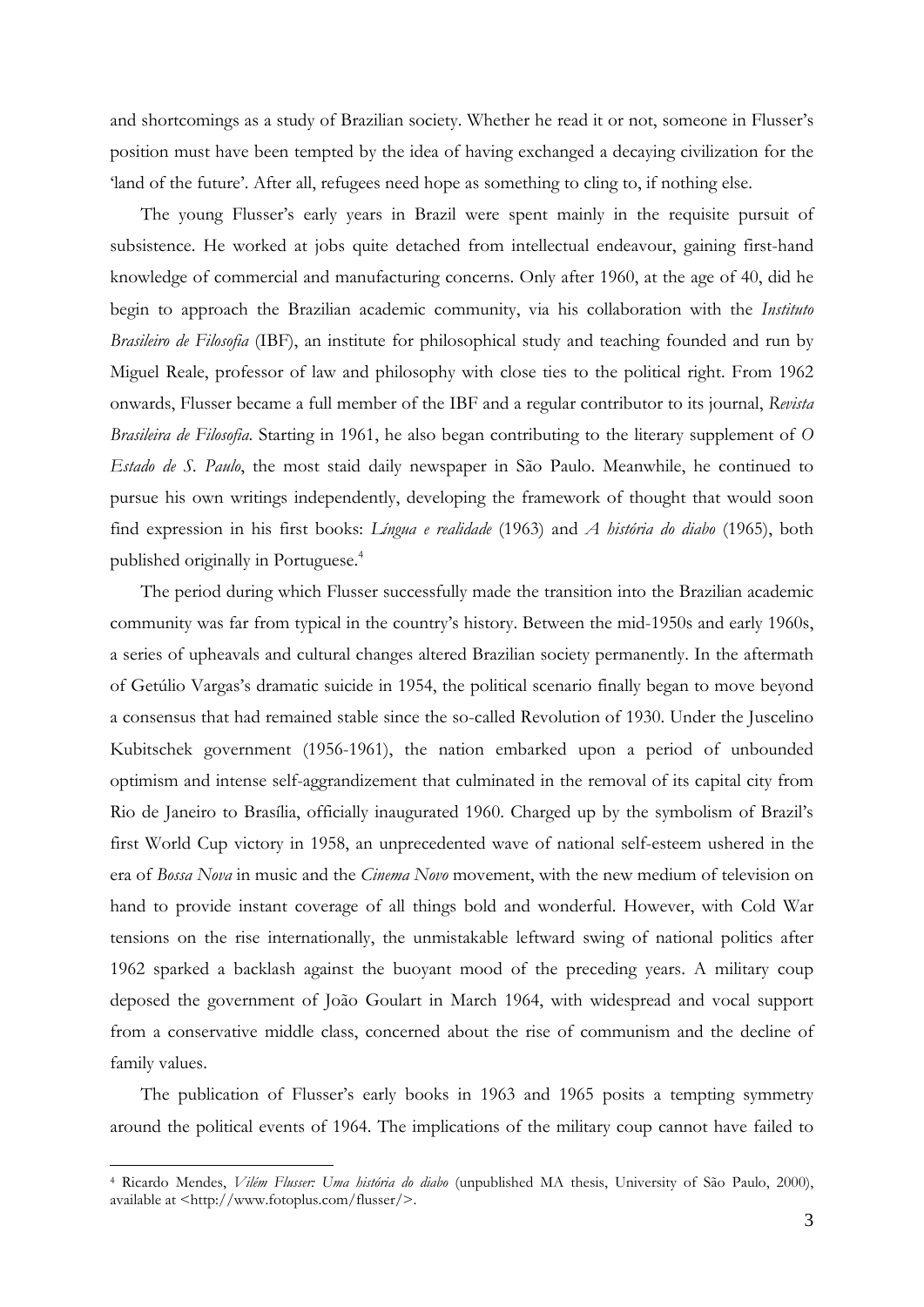distress the refugee philosopher. Although Flusser was by no means associated with the Brazilian political left at the time – his undisguised contempt for Marxism certainly precluded any such alignment – he was an enthusiast of the more general cause of cultural modernity. In his midforties, his tastes were highbrow contemporary, including an open admiration for João Guimarães Rosa, one of Brazil's leading writers, whose masterwork *Grande Sertão: Veredas* was first published in 1956. Flusser's preferences in art reflect an allegiance to the modernist agenda of progressive social advancement, especially his fervent espousal of Concrete Art, the main selfprofessed avant-garde of the time. Self-consciously constructivist in its origins and vaguely socialist in its politics, Concrete Art became a powerful intellectual vogue in Brazil, especially São Paulo, from the mid-1950s onwards.<sup>5</sup> Swiss sculptor Max Bill's triumph at the first *Bienal de São Paulo*, in 1951, was followed by a visit to Brazil, two years later, generating unusual media attention and a fair amount of polemic on the subject of modern architecture. Devoid of a single geographical focus, the Concrete Art movement's international impact was felt mainly in Germany, France, Italy, Switzerland, as well as South America. At the peak of the Cold War, this plurality heightened its appeal for many Brazilian artists and intellectuals, rendering *concretismo*, as it was better known locally, into a stance of calculated distance from the tiresome polarity of USA versus USSR. The movement provided something of an aesthetic equivalent to the political conceit of non-alignment, a term coined by Nehru in 1954 and brought to bear on international power relations during the Suez Crisis of 1956.

If Flusser could certainly not be classified as a 'leftist' by the ideological standards of 1964, neither would he have been perceived as necessarily 'reactionary'. Rather, his positions were baffling to most observers. In an interview given in 1999, one of the leading philosophy professors in Brazil, José Arthur Giannotti, recounted contemporary impressions in the 1960s, when both were part of the same academic milieu in São Paulo.<sup>6</sup> According to Giannotti, prevailing opinion in the university setting viewed Flusser's works as archaic and overly literary, something of a throwback to an outdated philosophical tradition at a time when the main thrust of collective efforts was to place the study of philosophy on a proper scientific footing. Thirty years on, Giannotti came to recognize that Flusser's approach was postmodern *avant la lettre*; however, at the time, he was often simply discounted as old-fashioned and amateurish. Much to Flusser's frustration, considered opinion in 1960s Brazil took little notice of his writings at all. Whatever attention was directed at his work generally fell into the category of respectful puzzlement. In Giannotti's recollection, people were continually perplexed by Flusser's ability to

<sup>&</sup>lt;sup>5</sup> For a recent appraisal of the movement's impact on painting, poetry and design, see the exhibition catalogue: *Concreta '56: A raiz da forma* (São Paulo: Museu de Arte Moderna, 2006).

<sup>&</sup>lt;sup>6</sup> Gustavo Bernardo & Ricardo Mendes, eds., *Vilém Flusser no Brasil* (Rio de Janeiro: Relume Dumará, 1999), pp. 227-235.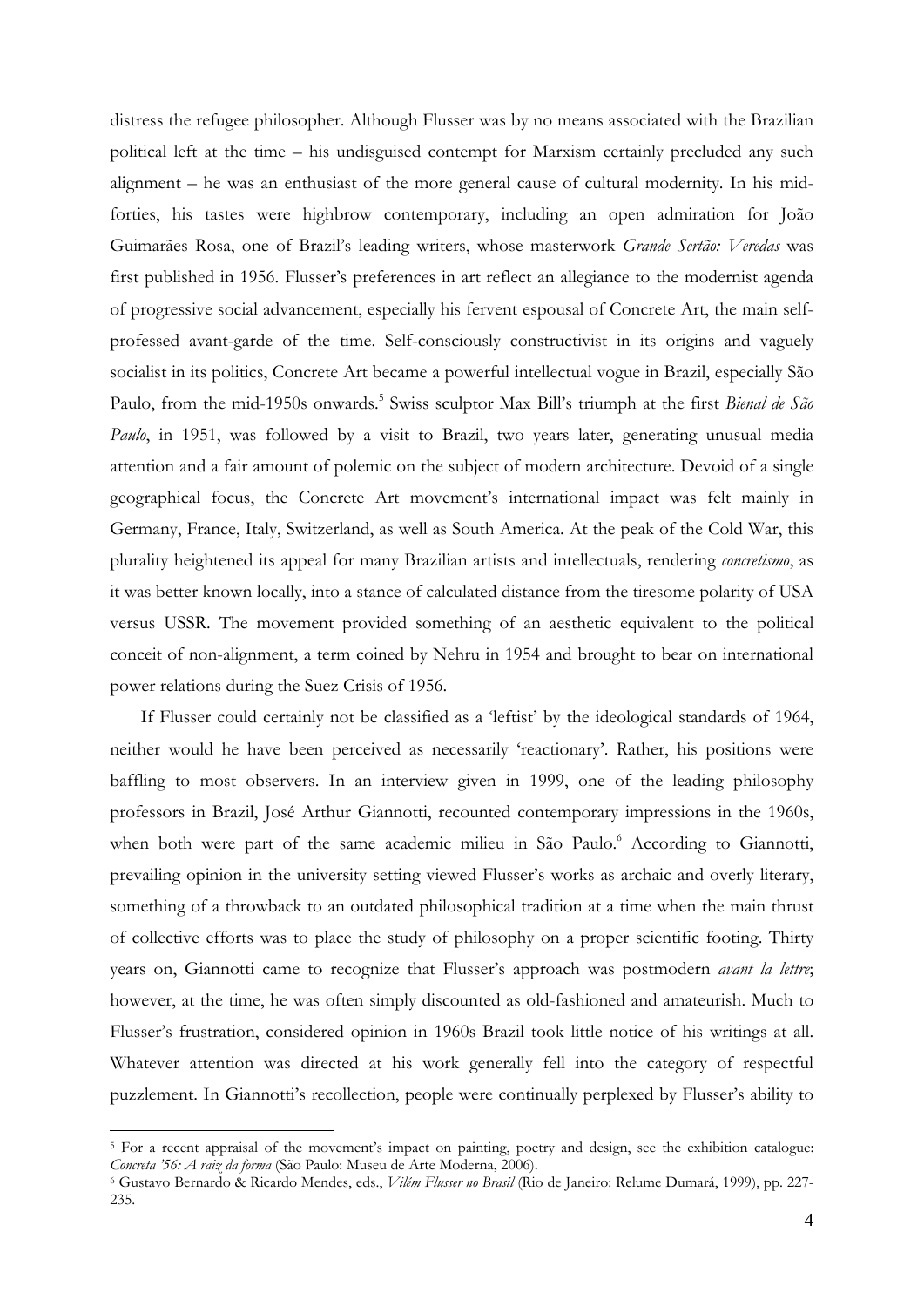come up with innovative patterns of thought and weave together disparate threads and then not impose any clear design on the material thus produced. The *zeitgeist* called for simple answers, and Flusser refused to provide them.

During the late 1960s, the *Instituto Brasileiro de Filosofia* came increasingly to be seen as a bastion of reactionary thinking and even support for the military regime. Its director, Miguel Reale, served as Rector of the University of São Paulo from 1969 to 1973, the darkest and most brutal years of the dictatorship. Consequently, Flusser's ties to that institution left him in an even more ambiguous position. At a time of stark and necessary separation between left and right, he was abandoned, like Heidegger, to the enemy camp. His third book, *Da religiosidade* – a collection of his newspaper essays – was published by the state of São Paulo's commission of culture in 1967. Between that year and 1971, he taught at the elite private college *Fundação Armando Álvares Penteado* and at the University of São Paulo's *Escola Politécnica*, working at both on short-term, temporary contracts, as opposed to any sort of secure position. He also lectured widely outside the university setting. Increasingly frustrated and dislocated, he began to seek avenues outside Brazil, traveling abroad frequently after 1966, initially with sponsorship from the Ministry of Foreign Affairs. In 1972, he returned to Europe definitively.

The refugee had come full circle. Exiled from Europe during the sombre period of 1939- 1945, he had fled to the promising 'land of the future'. Thirty years later, the same shadow of totalitarian menace now drove him back to the land of his own past. Little wonder, in retrospect, that the refugee philosopher was among the first to hit upon the idea of a post-historical turn, in which the traditional diachronic progression of past, present, future could no longer be taken for granted. For Flusser, 'back to the future' was more than a clever paradox; it was old hat. Might 'forward to the past' be more apposite? Can his return to Europe be taken as a return to reason? To espouse such an argument would be to deny completely the relevance of his three decades in Brazil. Flusser could no more undo what had been done – could not, in an ironically trite phrase, turn back the hands of time – than anyone else bound up in the mortal scheme of things. The reason for non-return was simple. There was no longer any Reason left to go back to. Flusser's genius is to have been among the first to recognize this state of affairs. His early writings hold the key to understanding the new world beyond reason.

#### **The devil, you say**

The three volumes of Flusser's works published in Portuguese in the 1960s remain largely unknown and unread. Although they have sparked a recent revival of interest – all three have been re-published in Brazil over the last five years – they have yet to be translated into more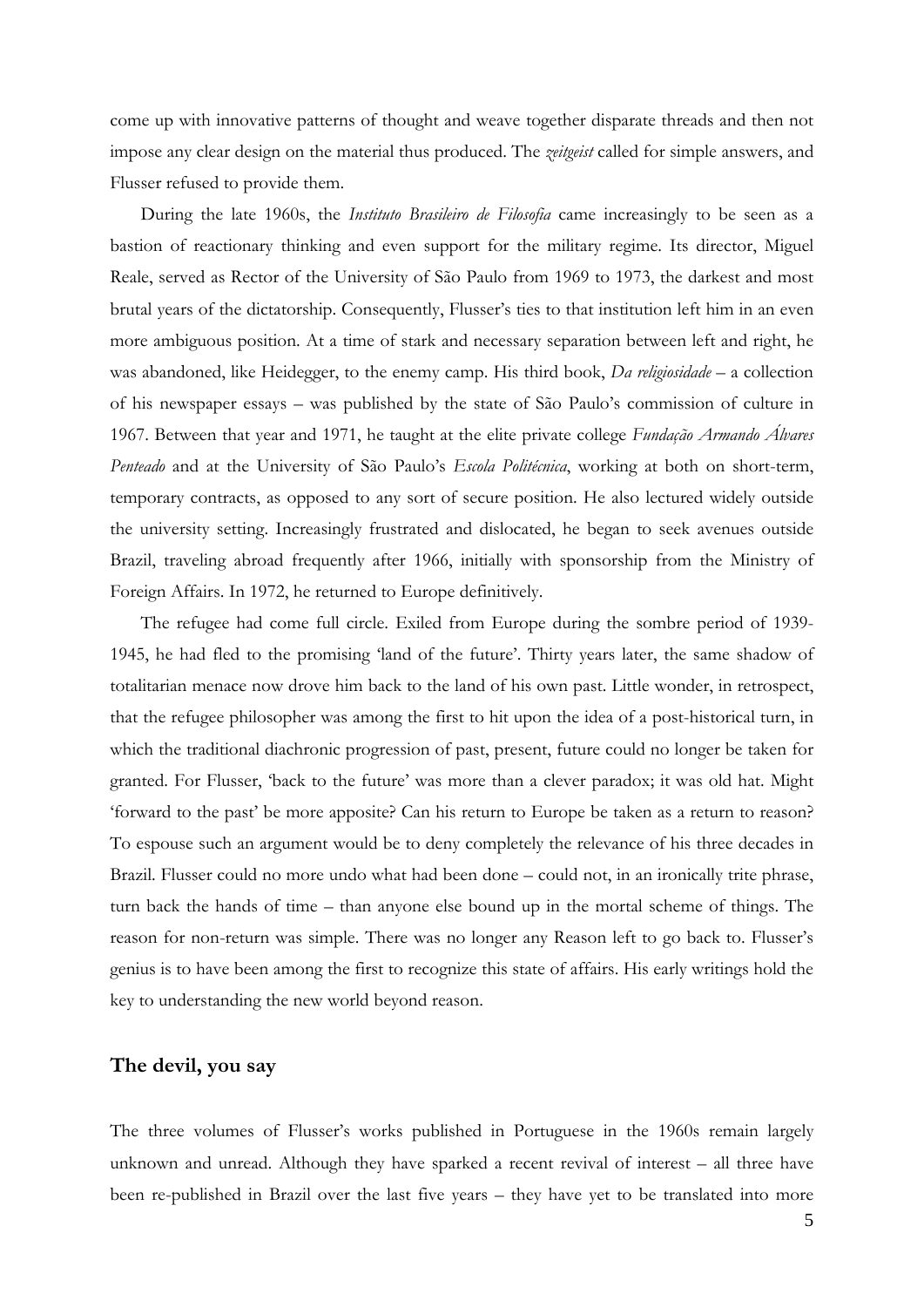widely current languages. This fact severely limits the ability of most scholars to grasp the unity, boldness and breadth of Flusser's ideas. The first book, *Língua e realidade* (1963), posits the essential notion underlying his philosophy: simply put, that language is the only expression of reality (*i.e.*, mind). Given this first assumption, the rest of Flusser's substantial and eclectic oeuvre falls into place as demonstration and analysis of the codified structures underlying all aspects of human endeavour – from objects, images and media to thought itself. Following on closely in time from the first book, *A história do diabo* (1965) seeks to expand upon the original idea, elaborating upon the history and pre-history of the human drive to assert language and meaning. Flusser provocatively names this impetus: the devil.

Having established something of the historical backdrop against which Flusser was writing, I would like to devote the largest part of this essay to an exploration of the volume "History of the devil", or simply HD, henceforth.<sup>7</sup> The structure of the book is provocative and bold, almost dangerously so. True to his German heritage, the philosopher begins at the beginning. First things first – and language coming first in the Flusserian scheme of things – his starting point is etymology. The words "history" and "devil" are duly scrutinized and found to be two facets of the same aspect of the human condition: our submission to the temporal, our sense of existing within the flow of time. From time as the precondition of language, he moves on to the spatial relationships imposed by narrative. The chapter entitled "Infancy of the devil" considers the sentence to beat all openers: *in the beginning, God created the heavens and the earth*. Out of time and narrative, space and physical phenomena are born.

Flusser proceeds, with inescapable logic and consummate elegance, to pick apart the bases of physics ("The devil plays with tops") and chemistry ("Playing with elements"), before arriving at the structural backbone of his own narrative: the seven deadly sins. The third chapter of the book is "Lust", an account of biological evolution that builds up from the origin of life, through protoplasm, cell, tissue, organism, to humanity itself. Throughout, the devil is evoked as a metaphor for the inexplicable drive towards self-organization that the philosopher equates with the principle of will, in clear deference to Schopenhauer and Nietzsche. Sex, libido and love are next in sequence, with a neat discussion of inhibition as a necessary opposition to lust. Inhibition, "a scientifically cold and ethically neutral term" for God (Flusser 1965: 64), is the external focus against which the diabolical will-to-life directs its evolutionary drive.

Although dated in some respects, HD is extraordinarily forward-looking in others: its disregard for so-called scientific objectivity, for one. Slyly apologetic for the "pseudo-scientific air" (Flusser 1965: 64) of his argument thus far, Flusser openly equates scientific discourse with myth, examining the linguistic construction of various current mythologies (*i.e.*, physics,

<sup>7</sup> Flusser, *op.cit.*. Further references to HD, in this section, will be parenthetical. All translations of excerpts are mine.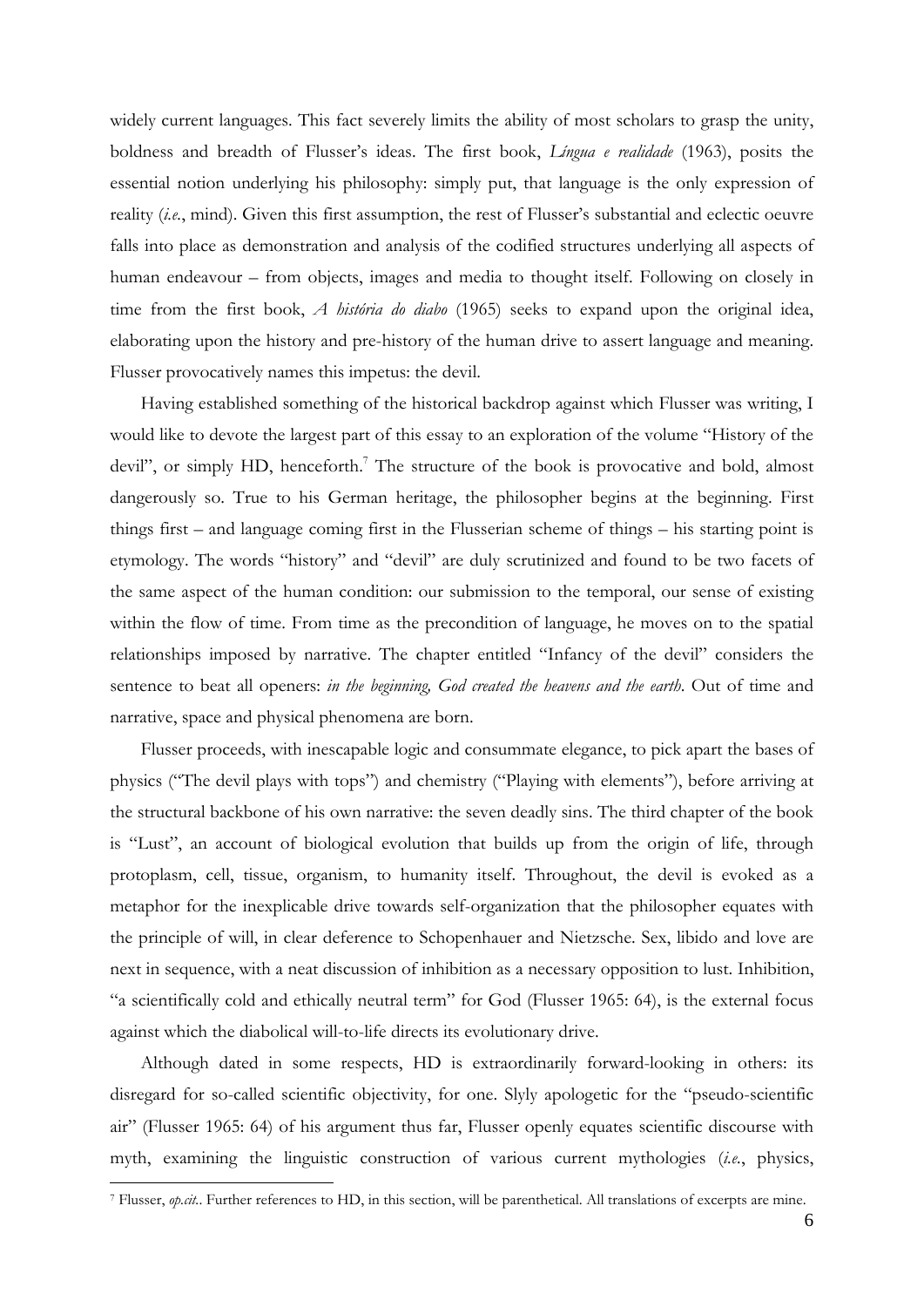chemistry, biology) as keys to understanding their larger import. Finally, he arrives at the true object of his study – labeled "man", perhaps uncomfortably for post-feminist sensibilities, though routine for 1965. Flusser has no doubt that "all life has only one purpose: to evolve in the direction of man" (Flusser 1965: 60). His proof is in the discourse. As a man, writing in human language, hoping to achieve communication, he must place all his perceptions and conclusions within the realm of human understanding. To step outside humanity and consider anything from the vantage point of a rock or a salamander is ontologically impossible. As unfashionable as this may seem for an environmentally challenged  $21<sup>st</sup>$  century, the point is well taken. All discourse – scientific or other – has its origin in the discursive capacity of mind. (Those of a more social scientific bent might prefer the term 'agency'.)

After a forcefully angry detour through the love of country – "Nationalism is Western sex sublimated" (Flusser 1965: 82) – and a painfully bittersweet passage through the love of reading and writing – "Our minds are ripped in as many pieces as the authors who have possessed it" (Flusser 1965: 95) – Flusser arrives at the fourth chapter and second of his deadly sins. "Ire" is the term used to encompass the rebellion of the human mind against its realization of death and mortality. The discussion of will, not as a vague principle underlying existence, but as a conscious effort to resist the entropic dispersion of life and self, is broken down into the topics of freedom, law and chance. For Flusser, both lust and ire are life-affirming drives, experientially bound up in the sense that the world of phenomena is real and geared to the production and reproduction of the material conditions of existence. Ire is the basis of all the conquests of the human spirit in the historically brief interim of modernity, from the Enlightenment to the twentieth century, when the promise of progress seemed to placate and even dispel the fear of god. In a brilliant paragraph, too long to cite fully here, Flusser summarizes the rise of liberty and the decline of obscurantism through the domestication of the forces of nature by science. "Such a world was a beautiful dream," he concludes, "but we have begun to awaken" (Flusser 1965: 117). In the subsequent stage, reality is no longer a convincing concept.

In situating the epistemological break with reality at precisely the historical moment of his writing, Flusser's discourse betrays a bit of its own genesis. The late 1950s and early 1960s can be seen, in retrospect, as a moment of coming to terms with the tedium of modern society in its mature stage: nature dominated and science dominant over a century of technological progress, tyranny vanquished and liberty vindicated as a result of a recent and brutal war, religion on the wane and hedonism on the rise in the inescapable vision of a new culture of entertainment and spectacle, economic prosperity and material abundance as never before experienced in history. This is the age of technicolor musicals and hula hoops, of duo-tone cars with tailfins and early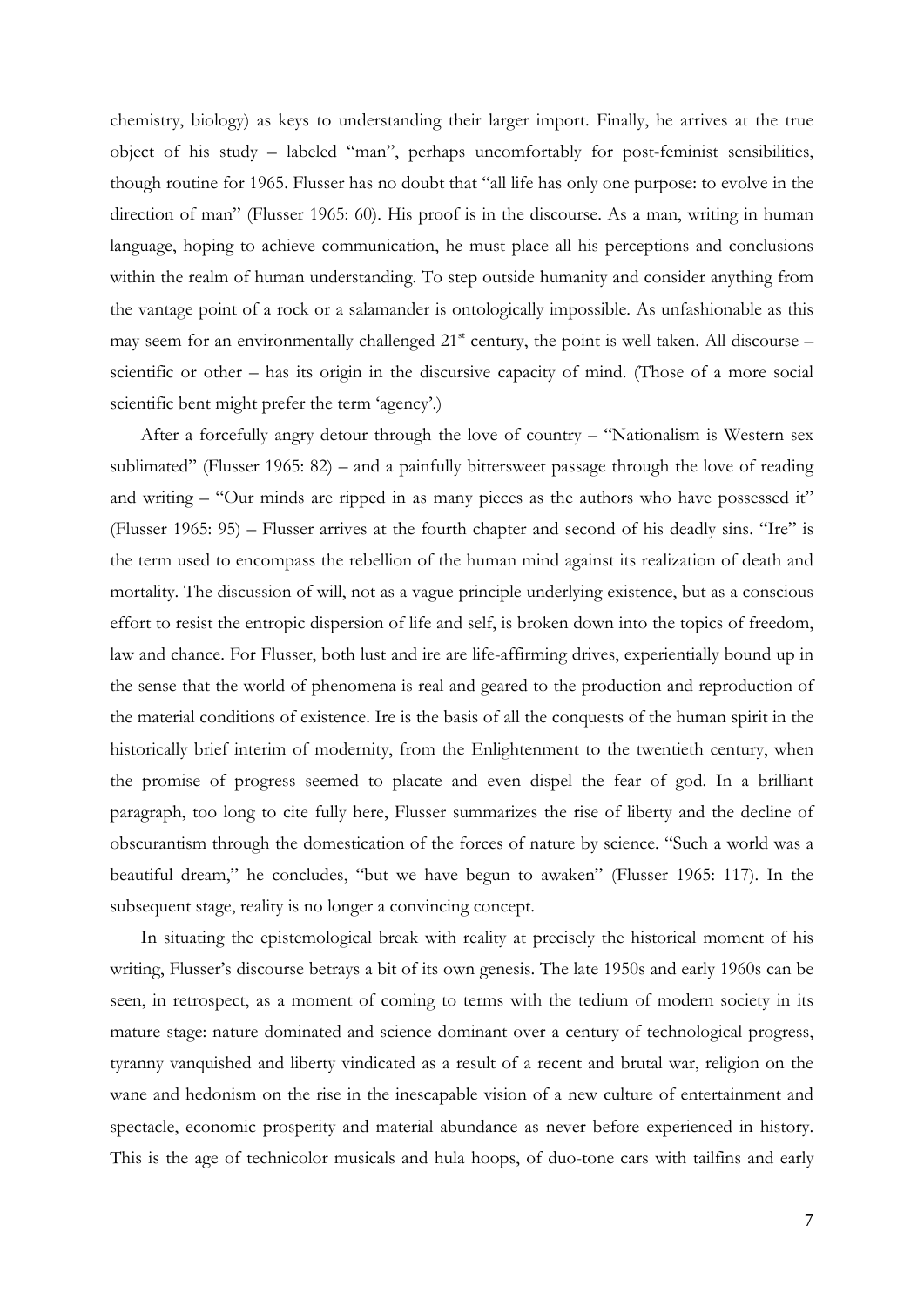rock 'n' roll. This is the golden age of America, and its impact on thinking Europeans is best summed up by the Sartreian term *nausée*, to which Flusser openly pays his respects.

Painfully awakened from the collective dream of reality, the new sense of unreality delivers us back into what Flusser calls "the hot stream of life" (Flusser 1965: 118). Detached by scientific ire from the preexisting lustful condition of being and having abandoned all its natural instincts, humanity is relegated to existence in "a realm of pure symbols": "But "exist" is too positive a term to describe the situation in which we find ourselves. We have lost our sense of reality; we are alienated. As a measure of sanity, we are resolved, in our minds, to stage a return to the reality of life. However, for this reality to be captured, understood and experienced by us, minds that we are, it must be transformed into mental substance, it needs to be brought up to our level. Only thus will it be "real to us", which is to say, only thus will the world of life be realized. […] It is necessary to devour, swallow and digest life, for this mere virtuality of our minds to become reality." (Flusser 1965: 118)

In this timely passage, Flusser speaks of the existential void of industrial society and identifies the dawning era of unbounded consumerism, material and symbolic. He christens this chapter, "Gluttony". Contradicting the usual perception of this sin as a correlate of lust – bodily and primordial – he defines gluttony as a mental operation, consisting of two movements: hunger (knowledge) and digestion (technology). It is the incorporation into the self of that outside the self: "Gluttony is the pleasure of devouring, devouring for the sake of devouring, devouring as a means of creating reality" (Flusser 1965: 123). The counterpoint between virtuality and reality, in the passage cited above, is prescient. For Flusser, the programme of gluttony runs in three stages: "1) devour the world of the senses, 2) transform it into symbols, that is, into language, and 3) spew out machines and instruments" (Flusser 1965: 124). Enclosed within the wall of machines and instruments of its own making, the mind is sheltered from upsetting influences like want or chance and thus encounters a renewed sense of reality (completely fabricated, of course).

Perhaps surprisingly for a philosophy based on language, Flusser's conception of gluttony encompasses the importance of material objects as the organizing principle upon which we base our impoverished notion of reality. The machines spewed out by our symbolic systems are routinely taken as proof, hard and incontrovertible, that things are as they must be, and not as we have made them. Applied physics is the arena within which the real gets translated into the palpable, giving rise to a slippage between inner truth and outer conditions of existence. Enclosed in a world in which technology has taken the place of nature to such an extent that "[t]he rhythm of machines is the rhythm of our lives" (Flusser 1965: 125), we are no longer able to see outside the walls of the artificial. The flow of time – the first product of language – is readily devoured and ultimately distorted. Machines render us capable of being in different places and doing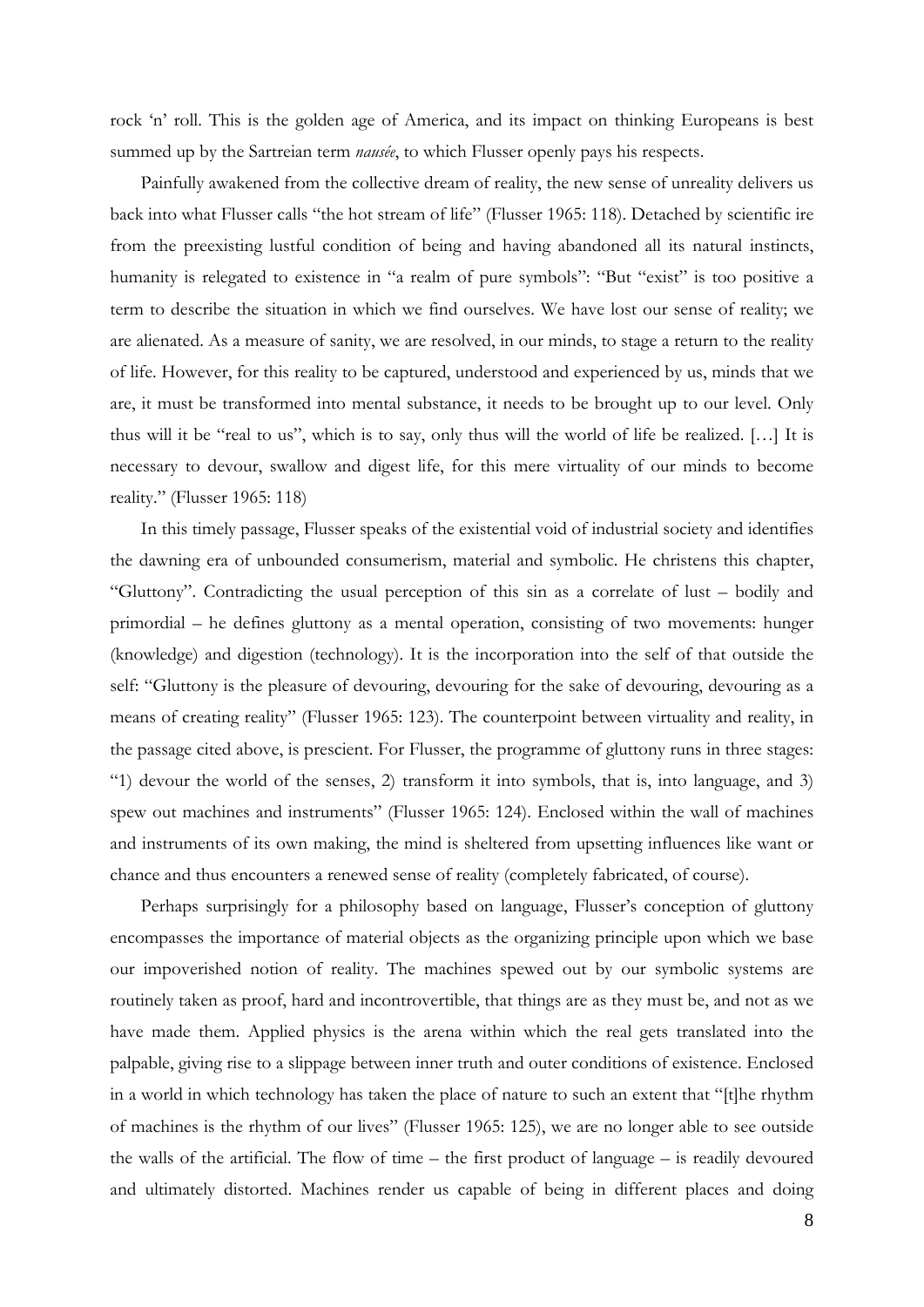several things simultaneously, maximizing potential usage of time. The result of this multiplicity (multitasking and telepresence are recent terms, as yet unavailable when Flusser was writing) is "free time", the tedium of which must be filled by consumption. "For this is the operating principle of gluttony: mouths opened to yawn are immediately stuffed with products" (Flusser 1965: 126).

Flusser predicts that the next stage of our fabrication of artificial reality would be a progression from applied physics to "applied biology" (biochemical modification of bodies and organisms) and "applied psychology" (biochemical modification of mood and behaviour). In our present era of 'GMOs' and 'psy meds', such predictions seem eerily prophetic. Of course, the scientific underpinnings of these developments were available to any keen observer in 1965. Much more disturbing is his espousal of the coming autonomy of technology from human control. "We will be devoured by our instruments," (Flusser 1965: 129), he writes, foreseeing an ontological leap in which the instruments produced by thought and language will render humanity an accessory, if not entirely superfluous: "From the viewpoint of the pasture, the cow is an institution evolved out of the grass, the usefulness of which is to provide manure. A cruel destiny has made it so that the cow eats the grass that produced it. It is impossible to ask the grass to accept the viewpoint of the cow. An unbridgeable existential gap separates the two. The instruments of technology are the cows upon the pasture of the mind. But the mind possesses the ironic ability to transcend itself. It is able to do what the grass cannot: raise itself above the situation in which it exists. In this reflexive distance, we have an entirely new vision of the human situation. Man appears as the instrument of the instrument, just as the instrument appears as instrument of man." (Flusser 1965: 132)

The symbiotic relationship between humanity and its instruments is actually part of a larger system, scarcely comprehensible from grass level. This "larger technology", of which humanity is an instrument, Flusser identifies with the evolution of the concept of the devil – the selforganizing drive previously equated with time and language. In a sense removed from our common sense of the word, the devil is also technology.

The next two deadly sins – "Envy" and "Avarice" – are presented as twinned principles regulating the operation of human society. Envy is the evolutionary or reforming principle. Avarice is the principle of stability and preservation. The dialectical tension between them is the stuff of politics and history. This aspect of Flusser's argument would have been perceived, in the context of 1960s Brazil, as the most pressing point to be addressed. The ideological composition of 'society' being the burning question at the time, any self-respecting philosopher would be expected to take a stand, for or against. Flusser does no such thing, making short shrift of society and history, as well as their classic apologists, Marxists and even Hegelians. In little over ten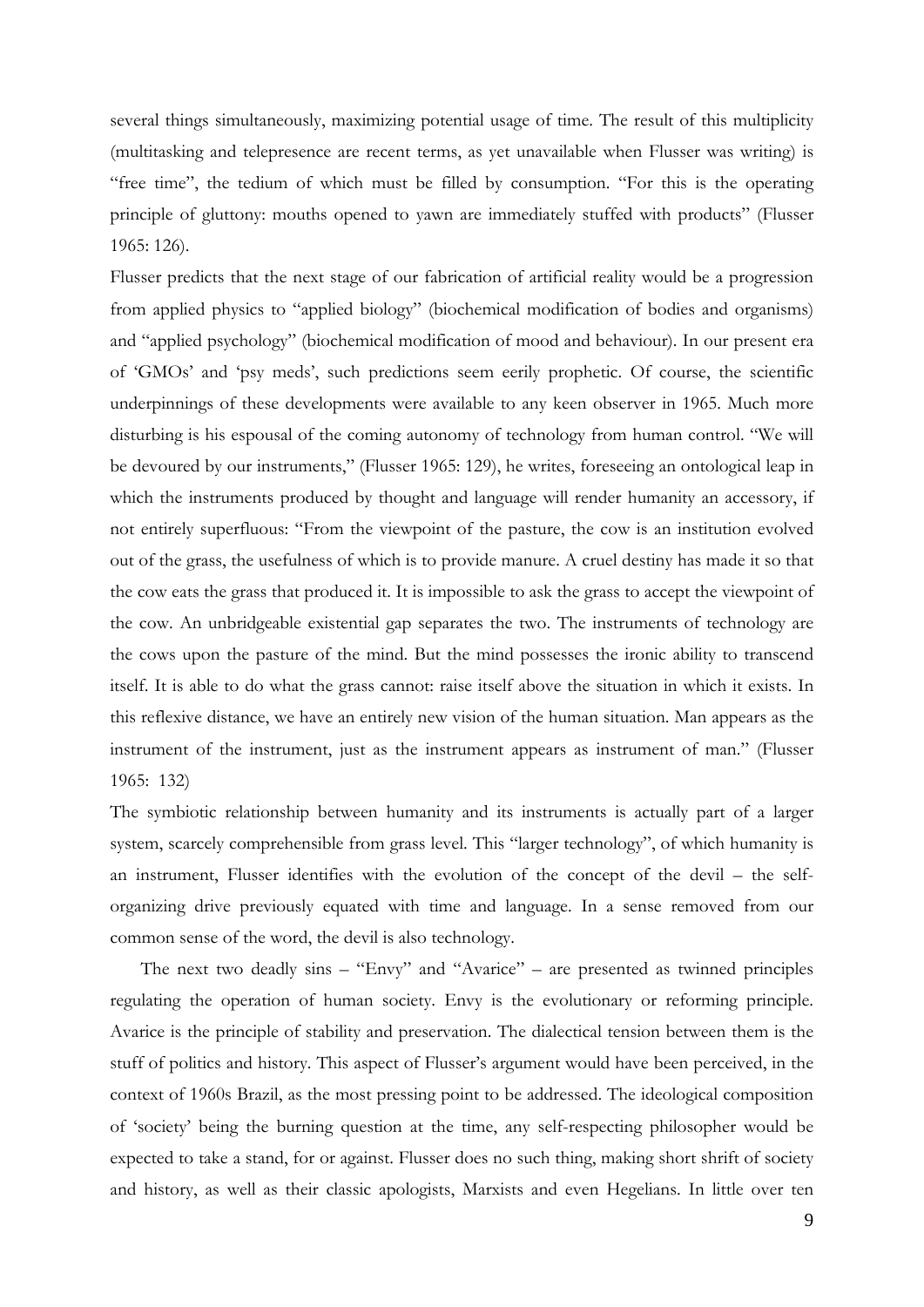pages, he rushes through 'society', 'retribution' and 'justice', saving room for a comparatively dense discussion of the more interesting topic of 'conversation'. Here, the philosopher explores the applied dimension of his linguistic understanding of existence ("Each and every word is living witness to the entire history of thought." Flusser 1965: 148), expounding a dialectical process of conversation as existential struggle between envy (words) and avarice (grammar).

What Flusser calls conversation is, these days, more usually labeled 'discourse'; and he is coolly cavalier about dismissing "the scientific layer of conversation" as simply one more social construct, among many. Though "rigorously rational and consistent" in its methods, he argues, the aim of scientific discourse is just as "absurd" as any other form of conversation, the purpose of which is always to overcome death through knowledge (Flusser 1965: 152). All discourse, all language, is little more than the noise generated by the mind to fill the terrifying silence of nothingness. By creating a sense of community and society, discourse/conversation generates a false sense of eternity. In belonging to a 'we' – be it society or religion or ideology – larger than the mortal 'I', the individual gains admittance to something seemingly permanent. Of course, it is not.

Eschewing collective solutions of any kind and despairing of all possibility of individual transcendence, Flusser comes to the highest of his deadly sins: "Pride". This is the point of arrival in humanity's long battle – alongside the devil, ally of our own making – against the opposing forces of non-time, non-space, non-organization, non-evolution. Pride is the place in which the philosopher situates his own position: "The climate is icy; and were it not for the quiet whisper of death's cold wind, the silence would be absolute" (Flusser 1965: 157). This is the point of critical reflection on the senselessness of all that humanity has so devilishly attempted to achieve through the pursuit of the other deadly sins scrutinized so far. And yet, in this place of despair, the mind uncovers the true object of its adoration. "The present chapter," he writes, "will be a song, a hymn in praise of human will" (Flusser 1965: 157).

At this stage, Flusser's argument takes a decidedly unorthodox turn. As if the elaborate allegory of the devil and deadly sins literarily fleshed out over 150 pages were not enough to put off the vast majority of readers in the mid 1960s, our exile thinker raises the stakes even higher. Enter poetry, music and painting as the three languages through which the Will manifests its drive to impose sense and structure as things concrete.<sup>8</sup> Flusser examines developments, then recent, in all three arts, positing a general tendency towards abstraction of representational form and an emphasis on constructive elements (*i.e.*, words, notes, colours) as the preferred object of creative attention. In this new 'concrete' era, the constituent aspects of each language come to the

<sup>8</sup> This drive might more neatly be summed up as a 'will-to-form', to borrow a term from translations of Alois Riegl's concept of *Kunstwollen*.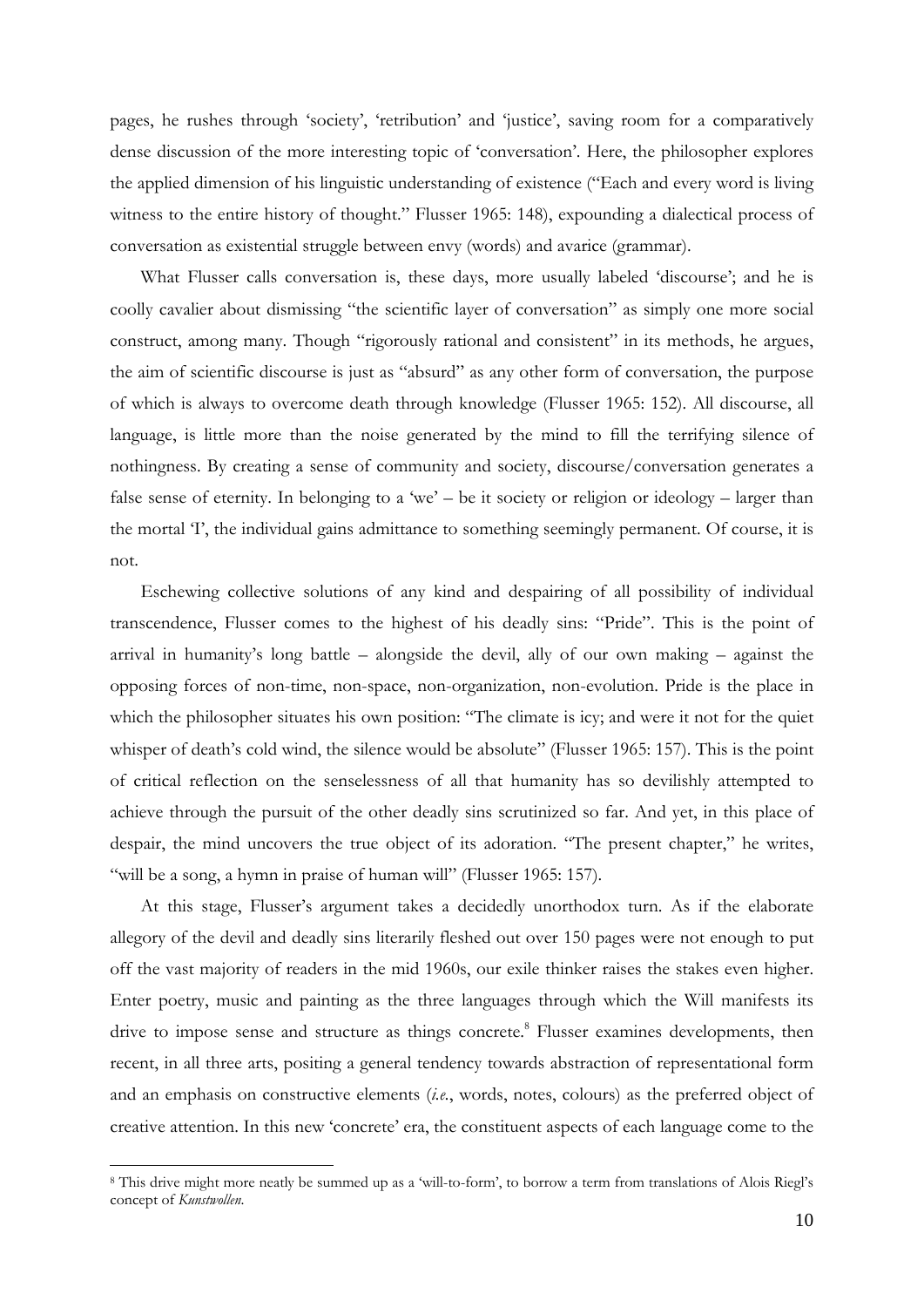fore as the true focus of artistic expression. He draws a parallel to "modern physics", the structures of which "have moved away from the representational and figurative" (Flusser 1965: 169). Surprisingly up to date in his understanding of contemporary developments in particle physics, Flusser suggests that matter itself is little more than an "aesthetic" perception of consistency – system rather than substance.

The stage is set for Flusser's great intellectual leap beyond Reason, into the void of the unknown. Once the world of phenomena is broken down into its component particles, the shabbiness of any traditional conception of reality is revealed. The only reality is Will, the surface of which is manifested as the dual apparitions of mind and nature: " Seen from its surface, the phenomenal world appears to consist of phenomena linked together in two ways: either by chains of cause and effect, or jumbled together by chance. We know this is no more than illusion, because all phenomena are linked to each other and to our will by chains established by the latter. To accept the causal chains as independent of our will, and to seek to break down the casual jumbles and causal chains (as the antiquated sciences are prone to do), is proof of the power of illusion over our reflective minds. So long as science foments this illusion, so long as it accepts the causal links as 'given', it will remain unable to break through to will. Science is not yet conscious of the fact that it is we who are the authors of the laws of nature; it still lacks this level of self-recognition." (Flusser 1965: 170-171).

Assuming that the exploration of mind and nature requires differing approaches, Flusser proceeds to a discussion of "science as yoga" and "yoga as science". At this point, the skeptical reader might lose patience once and for all, were it not for the fact the argument is constructed with such keen acuity. The occurrence of chance in nature – particularly, the uncertain behaviour of subatomic particles – is ground enough for dismissing the materialist conception of science then still current. Taking a solid black table as example, Flusser posits: "With its instruments – that is, something that can be lived as experience – science proves that the table is neither hard, nor black, nor anything else, because it is not a thing. Neither is it a copy of some Platonic original, or of any other kind of mental phenomenon: it simply does not exist. What does exist is an electromagnetic field, plus a gravitational one; therefore, structures of virtuality exist. A field is an imaginary structure in which something may occur. And a field is the substance of the phenomenal world, of the table, for example. We should, therefore, speak of the world of appearances as potential, and not as real, as we are used to do." (Flusser 1965: 175)

Thus, Flusser comes to the crux of his argument: the idea of material appearances as "structures of virtuality", elaborated through language and underpinned by will. This is, perhaps, one of the earliest and most concise formulations of the Flusserian conception of codified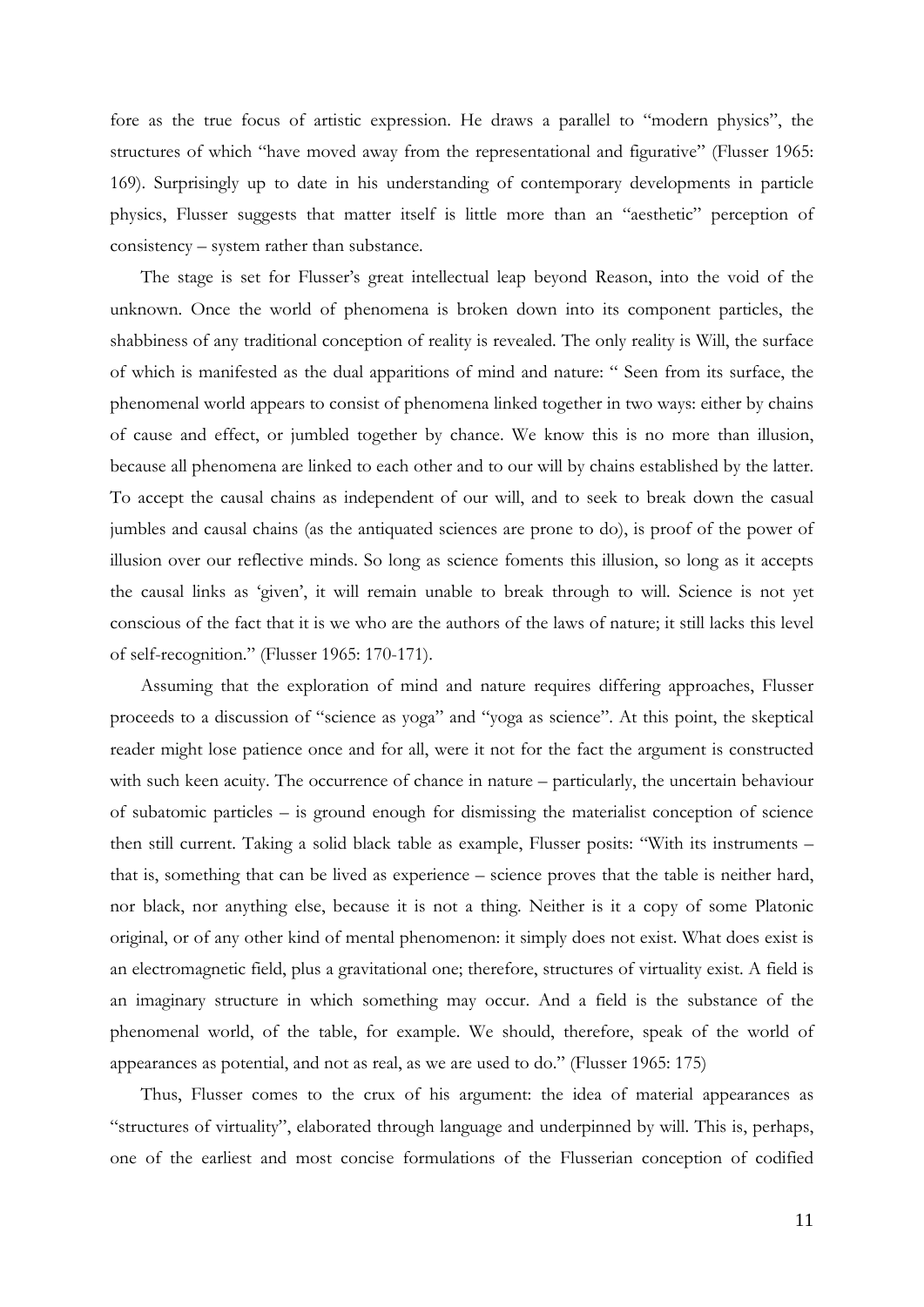structures and their expression as form or materiality. It contains, in a nutshell, the blueprint of much of his future writings.

Finally, the allegory of the deadly sins comes to a nostalgic close with "Sloth", or sadness of the heart, as Flusser chooses to interpret that concept. The end result of the great self-organizing drive to imbue structure and order into existence is the realization of the ultimate pointlessness of such a quest. "The devil was created to create the world; and, now that the world has been dissolved, both the devil and his creator are dissolved as well. Or, to formulate the process of evolution in a tautological manner, the only adequate formulation: from nothing came nothing and was annihilated. Nor should we have expected any other result. The devil is a negative principle." (Flusser 1965: 188)

The concept of the devil – successively defined in the book as time, technology and, finally, the discursive structure of language – is dissolved by the diabolical nature of its own quest for structure and meaning. "Language is, resorting to a happy image of Wittgenstein's, a ladder to reach the goal of silence, and this ladder must be toppled once the goal is reached. But this is not all. Having toppled the ladder of language, thought has annihilated itself. It has reduced itself, as last proper noun (personal pronoun in the first person), to zero. Total silence ensues. Nirvana ensues." (Flusser 1965: 196)

The remaining pages of HD, less than thirty, wind down into a critical examination of the book's own position within the web of language it seeks to weave and unweave. Amidst considerations on mathematics and logic, Buddhism and death, Flusser draws to a melancholy close: "At the start of this book, we had the courage to define the devil. At the close of this book, all such courage has evaporated. At the start of this book, we had the poorly disguised intention of annihilating the devil. At the close of this book, we have managed almost (but only almost) to annihilate ourselves. […] But we should not altogether disparage this result. It is the result, perhaps, of our destiny. […] After so many triumphs of the mind, after so many discoveries and inventions, after so many conquests and glories, is it not perhaps time for some defeat?" (Flusser 1965: 215) A melancholy close, indeed, tacked on as "9.000 Post Scriptum" to the weird numerical structure of this strangely unclassifiable book.

#### **Sympathy for the devil**

Any habitual reader of Flusser who has stayed with this essay to the present point is probably aching to read HD – if nothing else, to gauge the accuracy of the insufficient summary presented here. The book is truly essential for understanding Flusser's thought, especially the underlying unity of his multifaceted incursions into subjects as apparently disparate as photography and